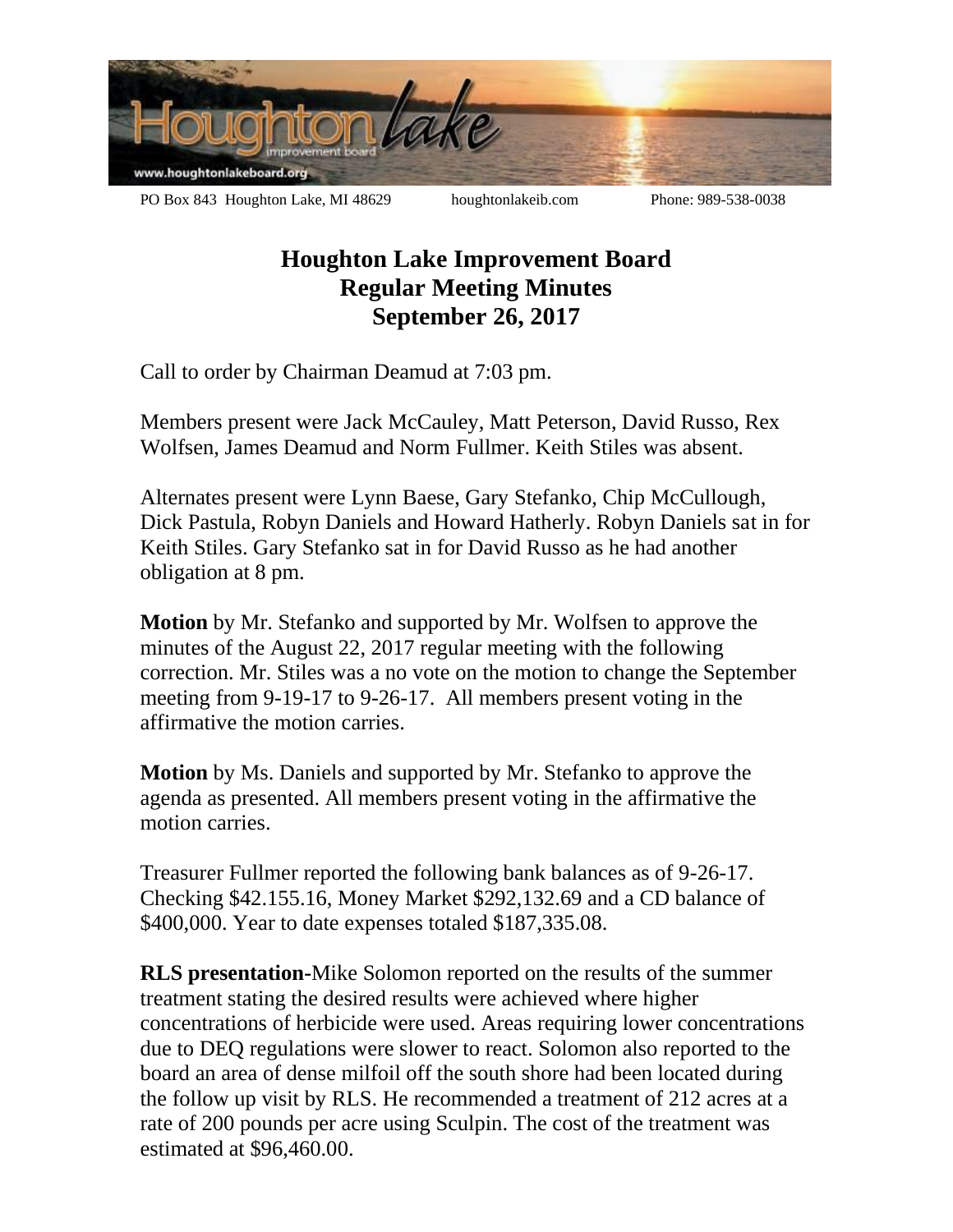**Motion** by Mr. Peterson and supported by Mr. Wolfsen to treat the affected area of 212 acres with 200 pounds per acre using Sculpin at a cost of \$96,460.00. Members voting in favor of the motion were Mr. McCauley, Mr. Deamud, Mr. Peterson and Mr. Wolfsen. Ms. Daniels, Mr. Stefanko and Mr. Fullmer voted in the negative. The motion carries.

**Motion** by Mr. Wolfsen and supported by Ms. Daniels to contract for lake management services with Restorative Lake Sciences for 2018 at a cost of \$64,568.00. Those members voting in favor of the motion were Mr. McCauley, Mr. Stefanko, Ms. Daniels, Mr. Peterson, Mr. Wolfsen and Mr. Fullmer. Mr. Deamud passed. The motion carries.

**Motion** by Mr. Wolfsen and supported by Ms. Daniels to repeat the testing conducted in 2017 for copper, sulfate, Triclopyr and 2,4-D in 2018 at a cost of \$10,600. Testing by an independent lab is required. Members voting in favor of the motion were Mr. McCauley, Mr. Stefanko, Ms. Daniels, Mr. Peterson, Mr. Wolfsen and Mr. Fullmer. Mr. Deamud passed. The motion carries.

No action was taken on a proposal submitted by Naturally D.A.S.H. for suction harvesting in the North Bay.

**Motion** by Mr. Wolfsen and supported by Mr. Peterson to certify the 2017 assessment roll which consist of the 2016 roll plus changes submitted by the four township assessors. Charges will be added to the December 1, 2017 tax bills. Members voting in favor of the motion were Mr. McCauley, Ms. Daniels, Mr. Stefanko, Mr. Peterson, Mr. Wolfsen and Mr. Fullmer. Mr. Deamud passed. The motion carries.

**Motion** by Mr. Wolfsen and supported by Ms. Daniels have the HLIB Treasurer (Norm Fullmer) in conjunction with the Treasurers from Denton, Lake, Roscommon and Markey townships maintain the assessment roll for 2017-2018 effective September 26, 2017. Those members voting in favor of the motion were Ms. Daniels, Mr. Stefanko, Mr. Peterson, Mr. McCauley, Mr. Wolfsen and Mr. Fullmer. Mr. Deamud passed. The motion carries.

**Motion** by Mr. Wolfsen and supported by Mr. Peterson setting the Houghton Lake Improvement Boards Special Assessment rate at \$100 per unit and\$50 per half unit for the 2017 winter tax for Denton, Markey and Roscommon Townships. Those members voting in favor of the motion were Mr. Deamud, Mr. Peterson, Mr. McCauley and Mr. Wolfsen. Those members voting against the motion were Ms. Daniels, Mr. Stefanko and Mr. Fullmer.